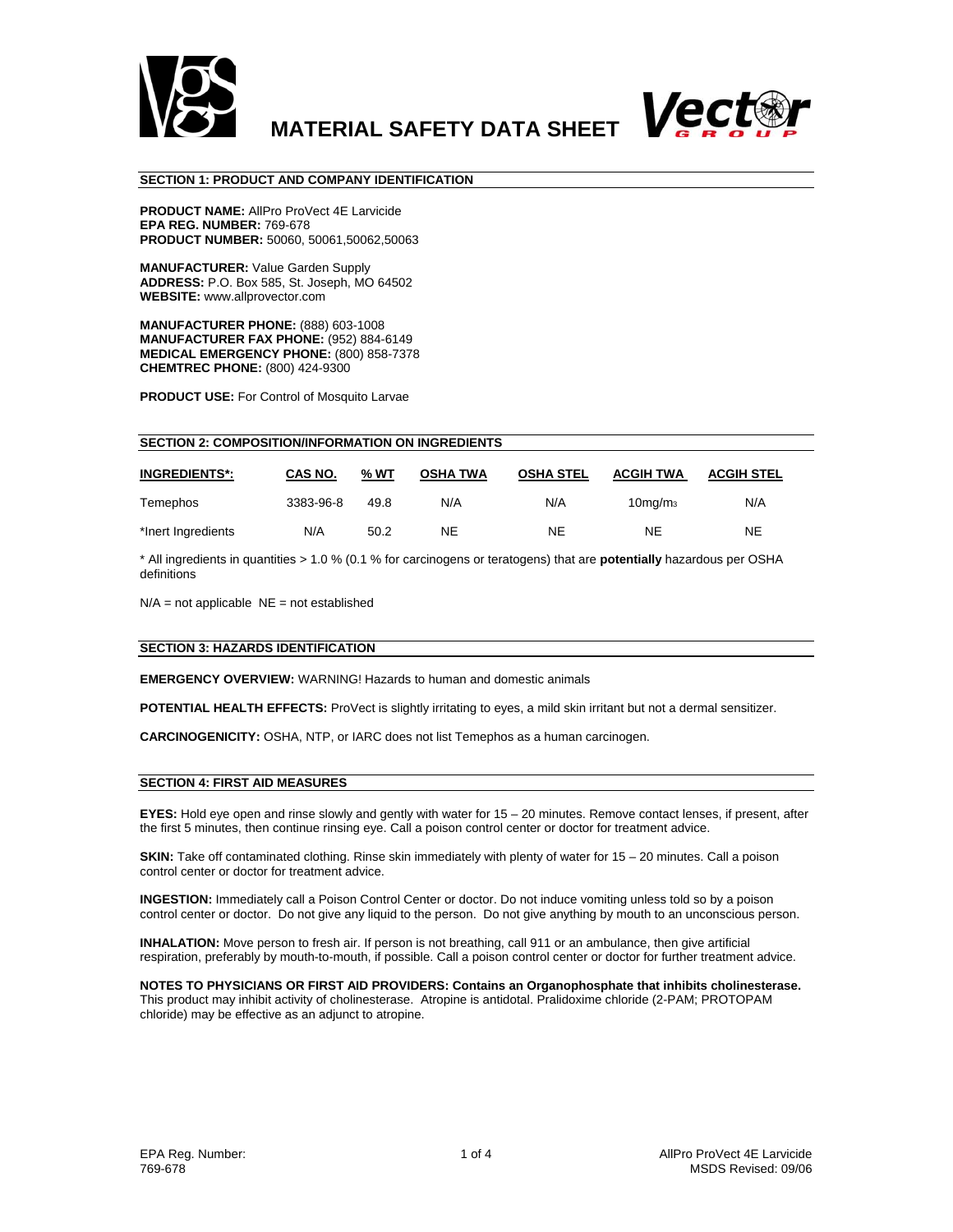

**MATERIAL SAFETY DATA SHEET** 



# **SECTION 5: FIRE-FIGHTING MEASURES**

# **FLAMMABILITY CLASSIFICATION:** N/A

**FLASH POINT:** 60°C (138°F)

#### **AUTOIGNITION TEMPERATURE:** N/A

**EXTINGUISHING MEDIA:** Dry chemical, carbon dioxide, halon, water spray or standard foam can be used as fire fighting media. Extinguish using an agent suitable for the surrounding fire. Use as little water as possible. Use spray or fog - solid stream may cause spreading.

**SPECIAL FIRE FIGHTING PROCEDURES:** Avoid breathing dusts, vapors and fumes from burning materials. Although the pesticide is adsorbed on nonflammable granules, toxic fumes may be released. Wear self-contained, positive pressure breathing apparatus and full fire fighting protective clothing. Decontaminate emergency personnel with soap and water before leaving the fire area.

#### **NFPA STORAGE CLASSIFICATION:** 30

| <b>NFPA HAZARD CLASSIFICATION:</b> | HFAI TH              | FIRE   | <b>REACTIVITY</b> | SPECIFIC               |  |
|------------------------------------|----------------------|--------|-------------------|------------------------|--|
| <b>NFPA HAZARD RATING CODES:</b>   | <b>INSIGNIFICANT</b> | SLIGHT | <b>MODERATE</b>   | HIGH<br><b>EXTREME</b> |  |

# **SECTION 6: ACCIDENTAL RELEASE MEASURES**

**STEPS TO BE TAKEN IN CASE MATERIAL IS RELEASED OR SPILLED:** Shut off all ignition sources. Wear suitable protective clothing and gloves. Use appropriate containment to avoid environmental contamination. Sweep or shovel- up spillage into a closed metal container. Seek specialist advice.

**CONTAINMENT:** Do not allow water to escape into waterways or sewers.

#### **REGULATORY REQUIREMENTS:** N/A

#### **SECTION 7: HANDLING AND STORAGE**

**HANDLING AND STORAGE:** Do not contaminate water, food, or feed by storage or disposal. Store in a secure, dry, well-ventilated separate room, building or covered area. Keep away from sources of ignition and protect from exposure to fire and heat. Segregate from oxidizers and incompatible materials listed in section 10.

# **SECTION 8: EXPOSURE CONTROLS/PERSONAL PROTECTION**

**ENGINEERING CONTROLS:** Pilots must use an enclosed cockpit and must wear chemical resistant gloves when entering or leaving an aircraft contaminated by pesticide residues. Used gloves must be stored in a closed chemical resistant container, such as a plastic bag, to prevent contamination of the inside of the cockpit.

#### **PERSONAL PROTECTIVE EQUIPMENT (PPE)**

**WORKER PROTECTION STANDARDS:** Some materials that are chemical-resistant to this product are butyl rubber. If you want more options, follow the instructions for category F, H, K, L on an EPA chemical-resistance category selection chart.

#### **Loaders, and applicators involved in backpack blower application to sites other than tire piles must wear:**

- Long-sleeved shirt and long pants,
- Shoes and socks,
- Chemical resistant gloves

# **Aerial applicators and flaggers must wear:**

- Long-sleeved shirt and long pants,
- Shoes and socks,
- Chemical resistant headgear (flaggers only)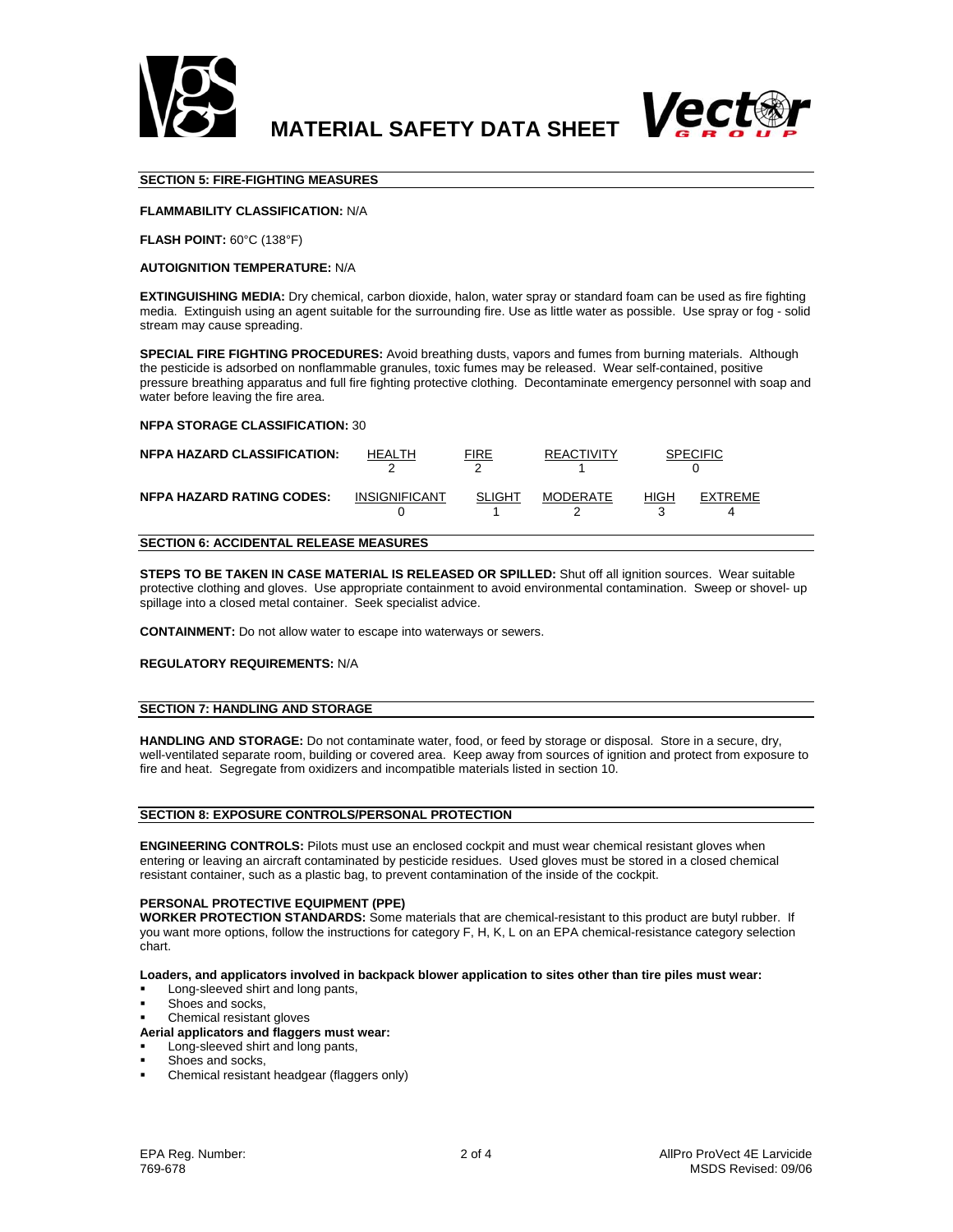

# **MATERIAL SAFETY DATA SHEET**



# **All other mixers, loaders, applicators and other handlers must wear:**

- Cloth coveralls over long-sleeved shirt and long pants,
- Chemical-resistant gloves,
- Chemical-resistant footwear plus socks,
- Chemical-resistant headgear (if overhead exposure)

#### **In addition loaders and cleaners of equipment must wear:**

Chemical resistant apron.

**In addition loaders supporting aerial applications and loader/applicators using a backpack power blower on tire pile sites must wear:** A NIOSH-approved dust mist filtering respirator with NSHA/NIOSH approval number prefix TC-21C or a NIOSH-approved respirator with any N, R, P, or HE filter.

**USER SAFETY REQUIREMENTS:** Follow manufacturer's instructions for cleaning/maintaining PPE. If no such instructions for washables exist, use detergent and hot water. Keep and wash PPE separately from other laundry. Discard clothing and other absorbent materials that have been drenched or heavily contaminated with this product's concentrate. Do not reuse them.

#### **SECTION 9: PHYSICAL AND CHEMICAL PROPERTIES**

| <b>APPEARANCE: Clear Brown Liquid</b> | <b>VAPOR PRESSURE (mmHg): N/A</b>            |
|---------------------------------------|----------------------------------------------|
| <b>ODOR:</b> Mercaptan like Odor      | <b>VAPOR DENSITY (AIR =):</b> $N/A$          |
| <b>PHYSICAL STATE: Liquid</b>         | <b>SPECIFIC GRAVITY: 1.0699 mg/ml (25C)</b>  |
| <b>BOILING POINT: N/A</b>             | <b>BULK DENSITY: 80-90lbs per cubic foot</b> |
| <b>MELTING POINT: N/A</b>             | pH: 5.0 to 5.5                               |
| <b>FREEZING POINT: N/A</b>            | <b>AUTO IGNITION: N/A</b>                    |
| <b>WATER SOLUBILITY: Emulsifies</b>   | <b>VOLITILITY (BY VOLUME): 40%</b>           |

# **SECTION 10: STABILITY AND REACTIVITY**

#### **STABILITY:** Stable

**INCOMPATIBILITY (MATERIAL TO AVOID):** Strong alkalis and strong oxidizing agents. Thermal decomposition may produce oxides of carbon, phosphorus, and sulfur. Avoid temperatures above 45°C (113°F).

**HAZARDOUS POLYMERIZATION:** Will not occur

#### **SECTION 11: TOXICOLOGICAL INFORMATION**

ACUTE ORAL EFFECTS: Rat (male), Oral, LD<sub>50</sub> = 5247 mg/kg - Rat (female), Oral, LD<sub>50</sub> = 3410 mg/kg

**ACUTE DERMAL EFFECTS: Dermal, LD<sub>50</sub> = 4197 mg/kg** 

**ACUTE INHALATION:** Rat (4hr) Inhalation, >6.797 mg/l

**CARCINOGENICITY:** None listed per OSHA, NTP, or IARC.

**EYE EFFECTS:** Slightly irritating to eyes

**NOTE TO CONSUMERS:** ProVect has relatively low to moderate acute toxicity. It is moderately acutely toxic by the oral and dermal route, and has low toxicity through inhalation. ProVect is slightly irritating to eyes, a mild skin irritant but not a dermal sensitizer. May be harmful if swallowed. Avoid breathing dust. Avoid contact with skin. Avoid contact with eyes. Wash thoroughly after handling. Do not contaminate food or feed products.